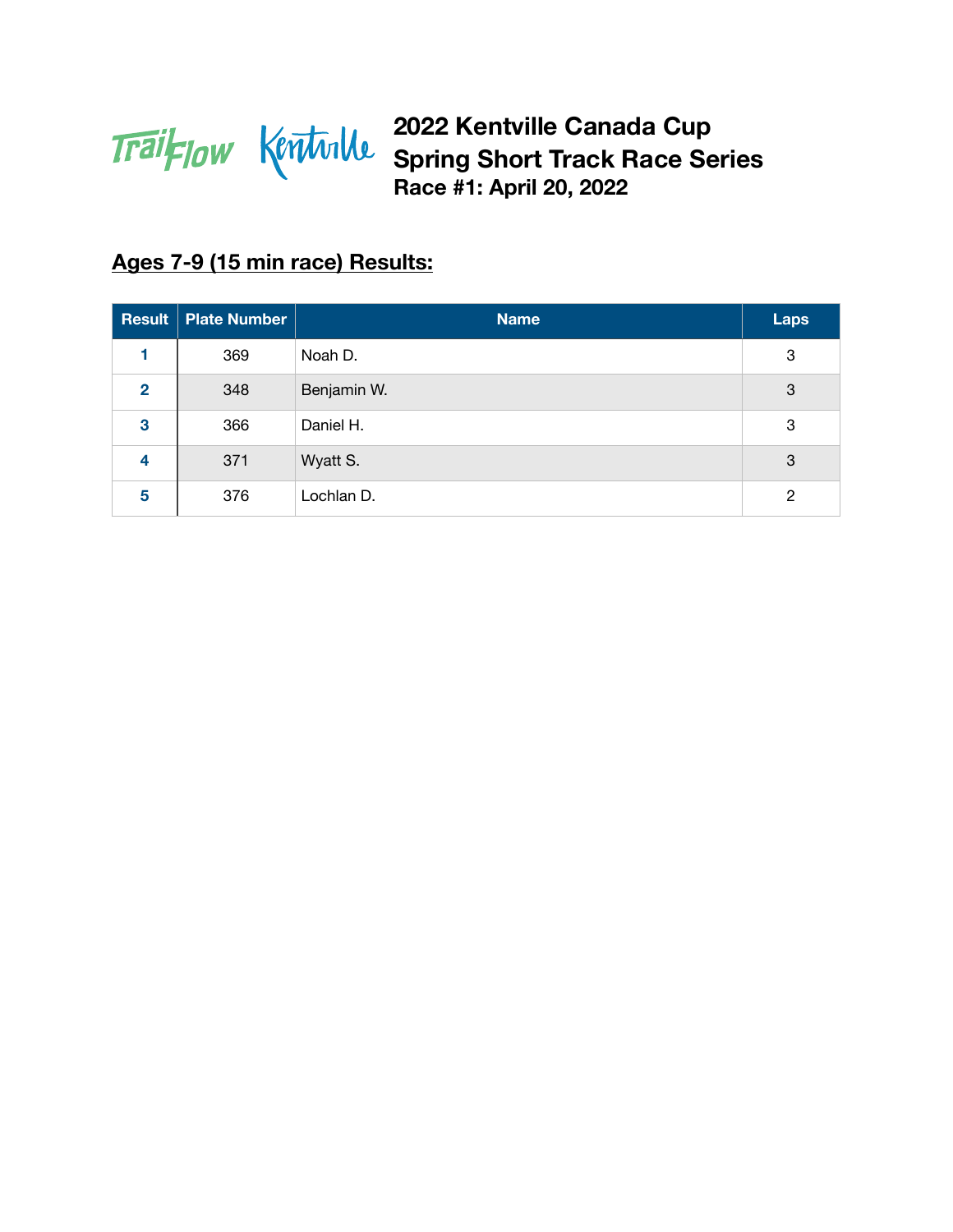

### **Ages 10-12 (15 min race) Results:**

| Result                  | <b>Plate Number</b> | <b>Name</b> | Laps                    |
|-------------------------|---------------------|-------------|-------------------------|
| 1                       | 392                 | Milo H.     | 5                       |
| $\overline{\mathbf{2}}$ | 377                 | lan K.      | 5                       |
| $\overline{\mathbf{3}}$ | 365                 | Jonah P.    | $\overline{4}$          |
| 4                       | 391                 | Noah        | $\overline{4}$          |
| 5                       | 362                 | Jack S.     | $\overline{4}$          |
| $6\phantom{a}$          | 367                 | Matthew M.  | $\overline{4}$          |
| $\overline{7}$          | 363                 | Adam H.     | $\overline{4}$          |
| 8                       | 361                 | Jack W.     | $\overline{4}$          |
| $\boldsymbol{9}$        | 347                 | Nathan W.   | $\overline{\mathbf{4}}$ |
| 10                      | 339                 | Rowan H.    | $\overline{4}$          |
| 11                      | 372                 | Michael B.  | $\overline{4}$          |
| 12                      | 374                 | Ethan M.    | $\mathbf{3}$            |
| 13                      | 389                 | Rowan       | $\,3$                   |
| 14                      | 364                 | Lucas S.    | $\mathbf{3}$            |
| 15                      | 397                 | Boden M.    | 3                       |
| 16                      | 343                 | Aldo O.     | $\mathbf{1}$            |
|                         | 342                 | Manuela O.  | <b>DNS</b>              |
|                         | 341                 | Massimo O.  | <b>DNS</b>              |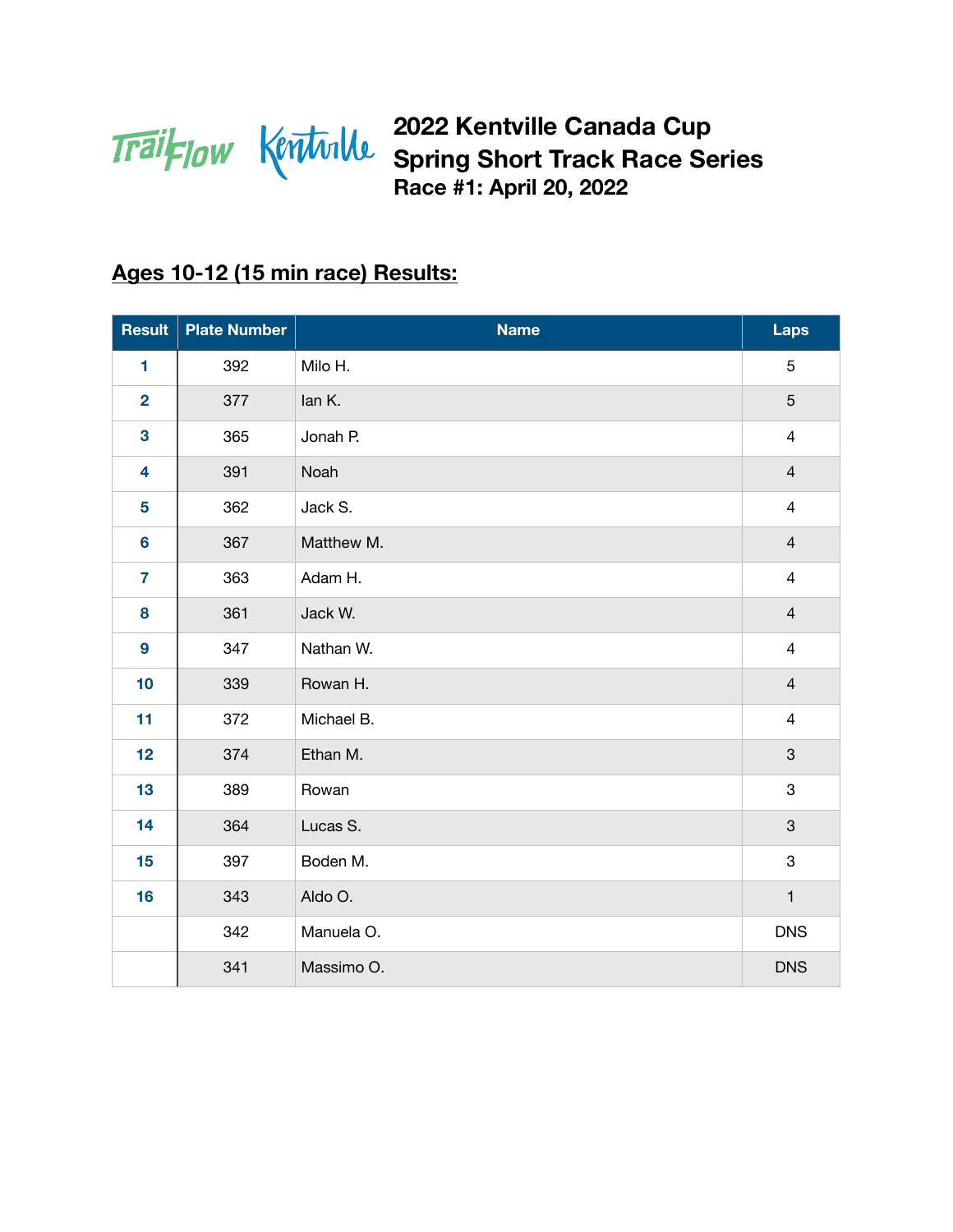

#### **Beginner (20 min race) Results:**

| <b>Result</b>           | <b>Plate Number</b> | <b>Name</b> | Laps           |
|-------------------------|---------------------|-------------|----------------|
| 1                       | 373                 | Rocky       | $\,6\,$        |
| $\overline{2}$          | 345                 | Alexander   | 5              |
| $\overline{\mathbf{3}}$ | 349                 | Matthew     | 5              |
| $\overline{\mathbf{4}}$ | 346                 | Sarah       | 5              |
| 5                       | 44                  | Michael     | 5              |
| $6\phantom{1}6$         | 368                 | Dakota      | 5              |
| $\overline{7}$          | 47                  | Jackson     | 5              |
| 8                       | 57                  | Scott       | $\overline{4}$ |
| 9                       | 56                  | Kathryn     | 1              |

# **Masters Sport 50+ (20 min race) Results:**

| <b>Result   Plate Number  </b> | <b>Name</b>  | Laps |
|--------------------------------|--------------|------|
| 375                            | Geoff        | 6    |
| 337                            | <b>Brett</b> | 6    |